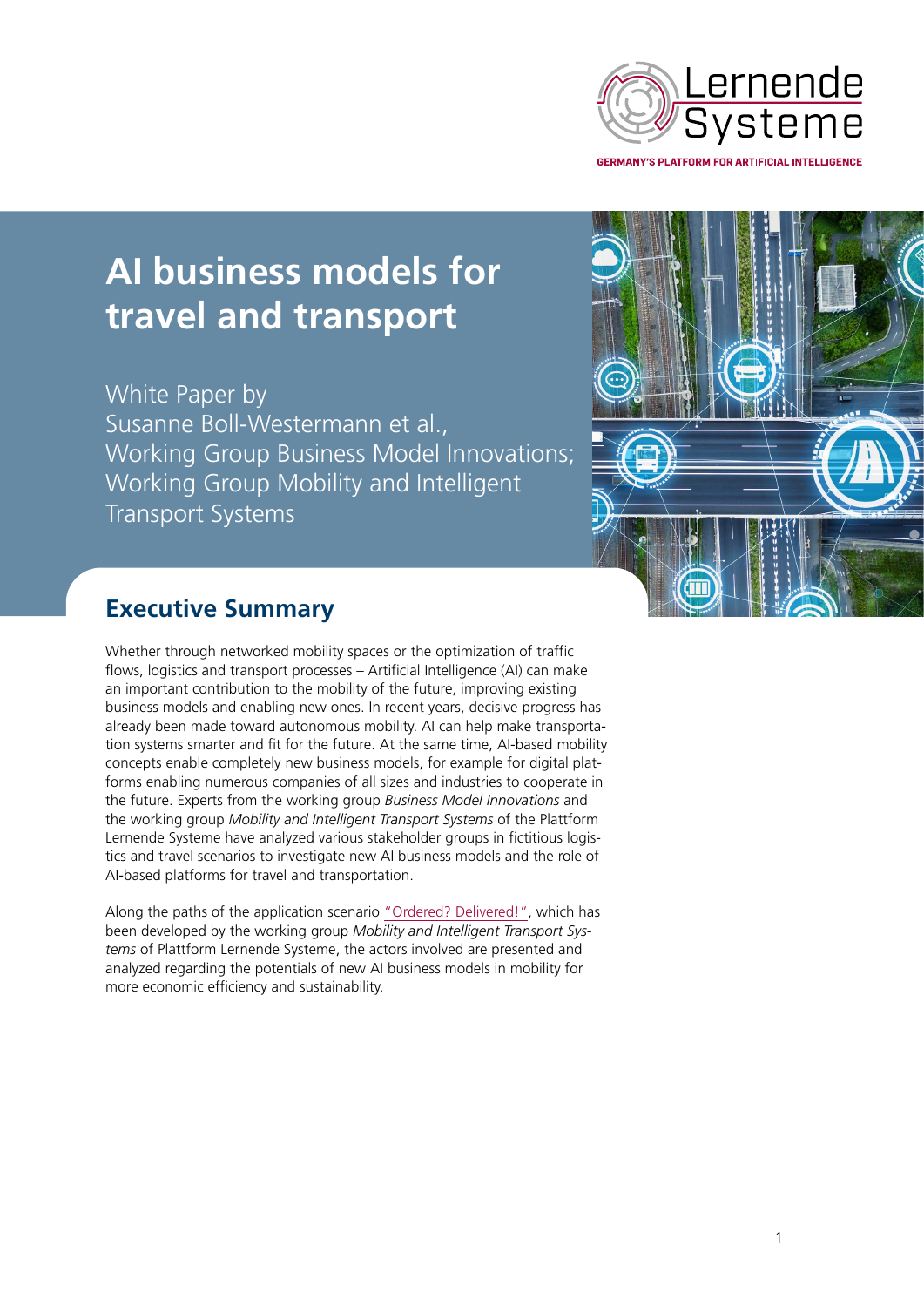## Integrated transport management – Analysis of the actors along the logistics path

Carla Fuchs is on her way to an appointment in Berlin when she realizes she has forgotten the charger for her laptop. She quickly orders a new one, trusting it will be delivered to the destination of her choice in a few hours. This is made possible by self-learning systems that support a fast, efficient and environmentally friendly shipping system. At the heart of this system is AI-based multimodal transport planning, which uses predictive and tactical procedures to control and optimize the logistics and transport process for goods. Fully automated goods transshipment and a highly automated delivery truck get Carla's charger to a central logistics hub on the outskirts of Berlin. An electric van then takes the charger to a small collection depot in the city center, where a delivery robot takes over and brings the charger to Carla in a café. This scenario is an example of how AI-assisted logistics and transport processes may work – and it could be feasible in approximately five years.

More than three billion tons of goods were transported by truck on German roads only in 2018.<sup>1</sup> And the trend is still rising. The consequences of this flood of transport are clearly noticeable: trucks, but also cars and two-wheelers, are stuck in traffic jams for longer and longer periods; retailers and suppliers are finding it increasingly difficult to predict delivery times. Added to this is the environmental impact: Energy consumption in the transport sector rose by 6.9 percent between 2005 and 2017, marking a significant impact on climate change. But in just a few years, goods could reach their destination much faster, more reliably, more cost-effectively and more energy-efficiently – with the help of AI-based systems.



Due to its geographical location, Germany is a transit country for goods throughout Europe, whether from sea, with Rotterdam and Hamburg, or from land, such as Russia, Turkey, Ukraine, a particularly large number of forwarders pass through Germany.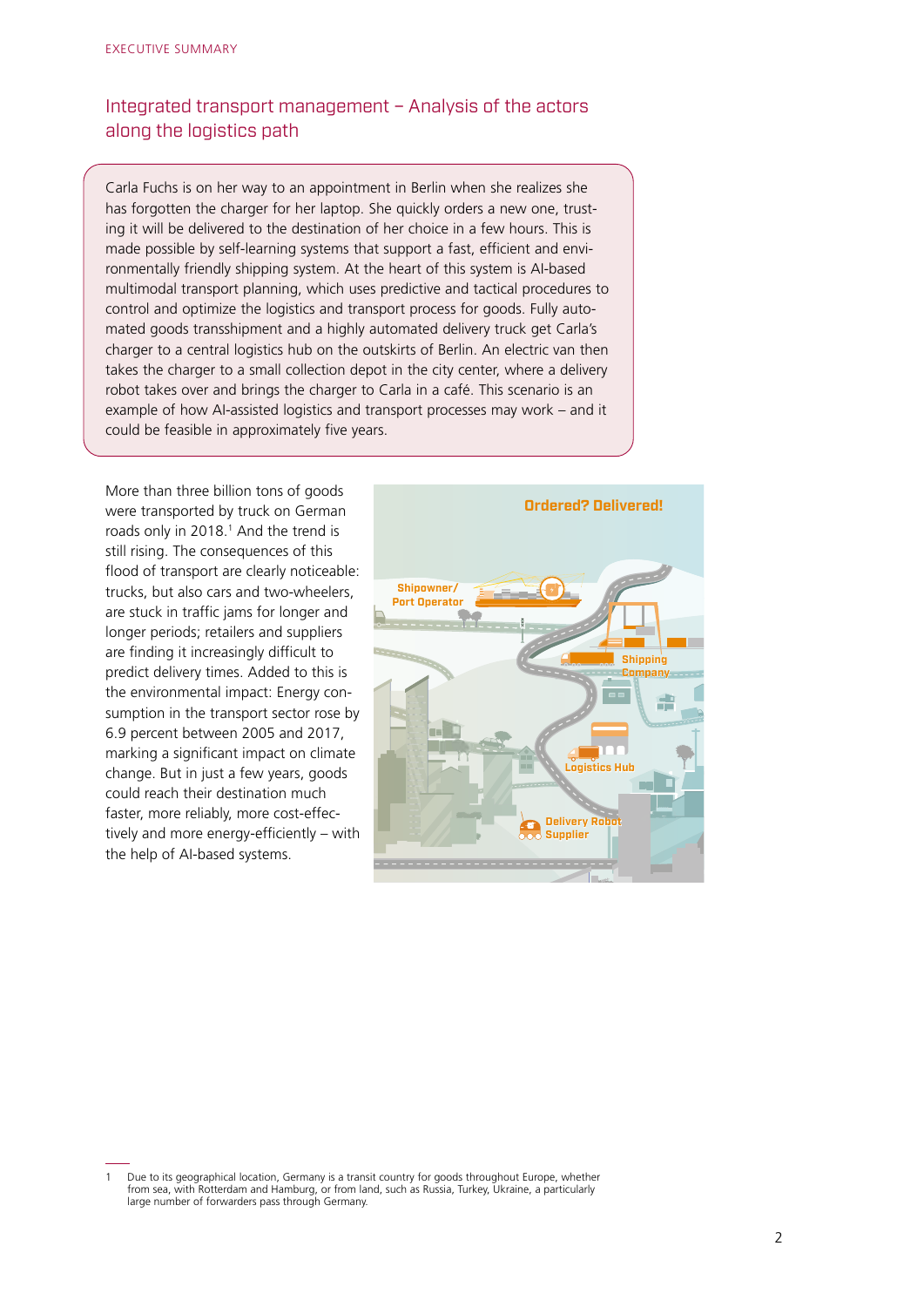| <b>Actors</b>       | Potentials for economic efficiency and sustainability                                                                                                                                                                                                                                                                                                                                                                                                                                                                                                                                                                                                                                                                                                                                                                                                                                                                                                                                                                     |
|---------------------|---------------------------------------------------------------------------------------------------------------------------------------------------------------------------------------------------------------------------------------------------------------------------------------------------------------------------------------------------------------------------------------------------------------------------------------------------------------------------------------------------------------------------------------------------------------------------------------------------------------------------------------------------------------------------------------------------------------------------------------------------------------------------------------------------------------------------------------------------------------------------------------------------------------------------------------------------------------------------------------------------------------------------|
| Shipowner           | <b>Economic efficiency</b><br>After establishing nationally and internationally networked trans-<br>port platforms, the shipping company can further develop its busi-<br>ness model as part of this network. On the one hand, the office in<br>Hamburg would be connected with the route planning platforms.<br>Secondly, all the shipping company's ships would be connected with<br>the platforms via IoT devices that feed various information into the<br>platform in real time (swell, wind strength, precipitation, arrival times<br>in ports, etc.). This would allow the routes and operation of the ships<br>to be continuously optimized in real time, reducing delivery costs<br>and enabling just-in-time delivery, as well as reducing layover times.<br>Intelligent container tracking and control increase the flexibility of<br>the transport system and allow interconnection with hinterland logis-<br>tics. Experience like this could in turn be used to train models for<br>optimal route planning. |
|                     | Sustainability<br>Optimized route planning and real-time optimization in the opera-<br>tion of ships will not only reduce delivery times, but also the ships'<br>fuel and mineral oil consumption. The use of new technologies for<br>ship propulsion systems also poses considerable technological and<br>organizational challenges, for example in terms of spare parts and<br>energy source logistics. Predictive maintenance and coordination of<br>spare parts supply and assembly can save resources here. Coordi-<br>nated fuel supply and new fuels will only become feasible through<br>Al-based planning and operational control.                                                                                                                                                                                                                                                                                                                                                                               |
| Port<br>Operator    | <b>Economic efficiency</b><br>The switch to electrified and automated vehicles in the container<br>loading sector generates battery capacity that can be offered on<br>the energy market, since all vehicles are almost never needed at the<br>same time.<br>The use of AI is necessary to coordinate the resulting battery swarm<br>storage and ensure that both power market bids are delivered, and<br>vessel dispatch continues to be fast and on schedule. Based on the<br>prediction software and battery swarm coordination, the market<br>agent automatically trades in the energy market. Peak shaving makes<br>the port's peak load smaller over a year: the port operator can save<br>money because pricing for large customers is based on their meas-<br>ured peak load per year.                                                                                                                                                                                                                            |
|                     | <b>Sustainability</b><br>The fleet of Automated Guided Vehicles (AGV) is available as a<br>swarm storage facility for storing electricity from renewable energy<br>sources and can thus contribute to intercepting voltage peaks from<br>renewable energy sources into the power grid.                                                                                                                                                                                                                                                                                                                                                                                                                                                                                                                                                                                                                                                                                                                                    |
| Shipping<br>Company | <b>Economic efficiency</b><br>Autonomous driving, smart trucks and platooning will change the<br>tasks of employees in freight forwarding companies. Truck load<br>capacities can be utilized more efficiently with AI. The use of (new)<br>digital business models with the help of AI is crucial for the efficiency<br>of freight forwarders, for example for planning truck capacities in<br>advance or for real-time pricing.                                                                                                                                                                                                                                                                                                                                                                                                                                                                                                                                                                                         |
|                     | <b>Sustainability</b><br>Optimized loading of the trucks and optimized utilization of the<br>freight forwarder's loading capacities conserve capacity. This reduces<br>the number of trips required as well as empty runs and the energy/<br>fuel consumption of the trucks. Platooning reduces the fuel con-<br>sumption of the trucks driving in the convoy.                                                                                                                                                                                                                                                                                                                                                                                                                                                                                                                                                                                                                                                            |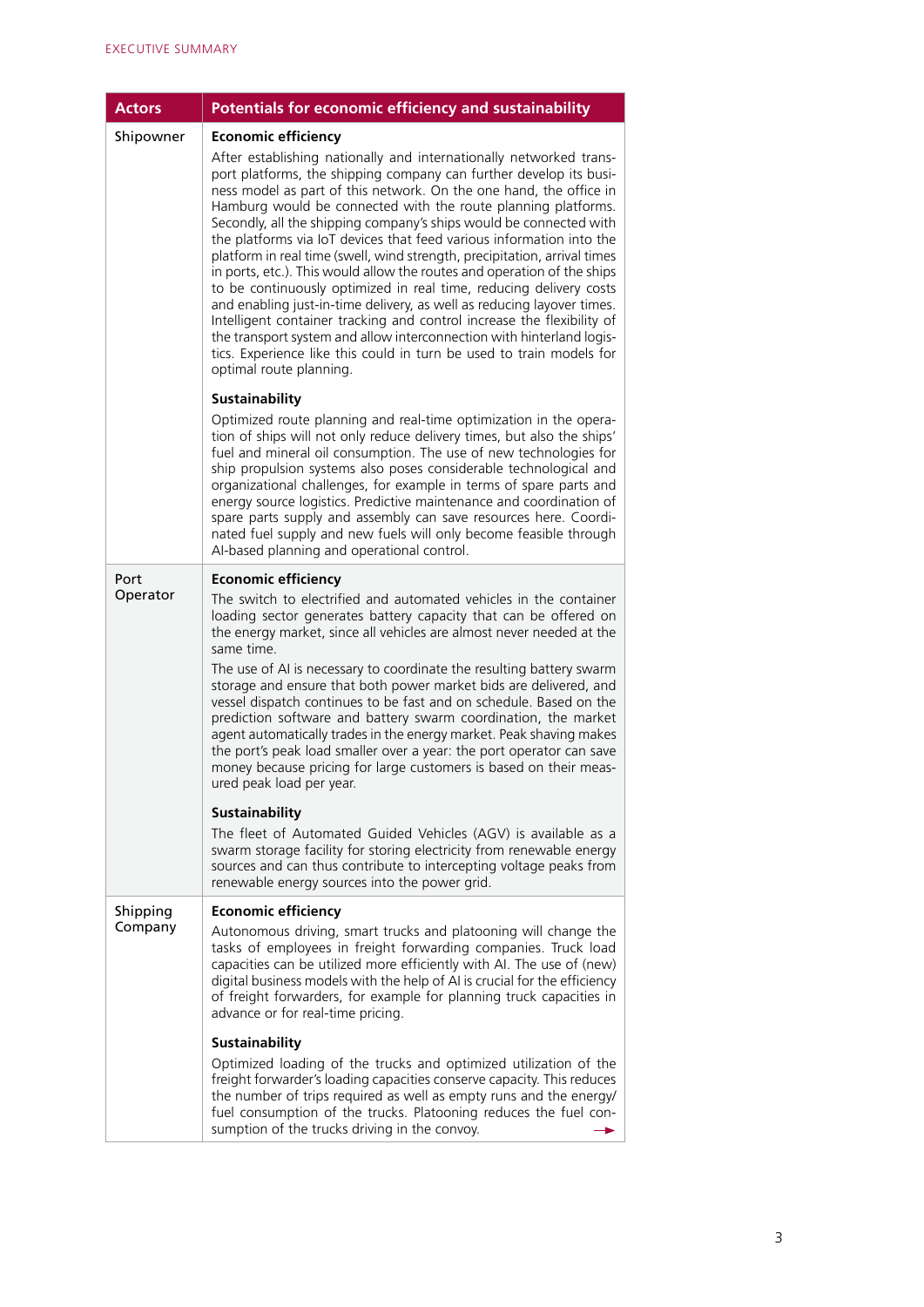| Micro-hub<br>operator | <b>Economic efficiency</b>                                                                                                                                                                                                                                                                                                                                                                                                                                                                                                                                                                                                                                                                                                                                                                                                                                                                                                                                                    |
|-----------------------|-------------------------------------------------------------------------------------------------------------------------------------------------------------------------------------------------------------------------------------------------------------------------------------------------------------------------------------------------------------------------------------------------------------------------------------------------------------------------------------------------------------------------------------------------------------------------------------------------------------------------------------------------------------------------------------------------------------------------------------------------------------------------------------------------------------------------------------------------------------------------------------------------------------------------------------------------------------------------------|
|                       | The new business model digitizes the tendering and awarding pro-<br>cess for logistics services in the form of an electronic marketplace.<br>In principle, this includes all forms of forwarding business. Sev-<br>eral logistics marketplaces have already emerged whose transac-<br>tion volumes, although still sub-critical today, are growing continu-<br>ously. Consolidation through co-operations and acquisitions is to be<br>expected - this could be accelerated by the entry of well-capitalized<br>companies, especially those with good access, for example, through<br>the demand side.                                                                                                                                                                                                                                                                                                                                                                        |
|                       | <b>Sustainability</b>                                                                                                                                                                                                                                                                                                                                                                                                                                                                                                                                                                                                                                                                                                                                                                                                                                                                                                                                                         |
|                       | Higher utilization of loading capacity reduces the number of trips<br>required and results in fewer empty trips.                                                                                                                                                                                                                                                                                                                                                                                                                                                                                                                                                                                                                                                                                                                                                                                                                                                              |
| Delivery              | <b>Economic efficiency</b>                                                                                                                                                                                                                                                                                                                                                                                                                                                                                                                                                                                                                                                                                                                                                                                                                                                                                                                                                    |
| robot<br>operator     | The delivery location is dynamic and flexible, meaning that the deliv-<br>ery is based on the (probable, predicted or indicated) current location<br>of the recipient ("Smart Last Mile Logistics" (SMILE)). The prediction<br>of delivery patterns is made possible by AI systems. This applies both<br>to the possible locations (delivery requests for locations in parks<br>increase when the sun is shining) and to the items to be delivered<br>(umbrellas are more in demand when rain is forecast). By connecting<br>with other data sources such as attendance numbers at trade shows<br>or number of travelers along certain focal points, locations can be<br>dynamically set up as pop-up locations. Through a platform economy<br>of locations and a rental service, microhubs can be established seam-<br>lessly with other providers, for example, by establishing a microhub<br>for the convention center or in a popular café.                               |
|                       | <b>Sustainability</b>                                                                                                                                                                                                                                                                                                                                                                                                                                                                                                                                                                                                                                                                                                                                                                                                                                                                                                                                                         |
|                       | By capturing actual utilization and usage, the establishment of sta-<br>tions, as well as the distribution of equipment across locations, can<br>be predicted in a data-driven manner and optimally planned. With<br>the help of AI systems, a limited fleet of delivery robots can be placed<br>cleverly. Tracking of usage (and locations) can be used to determine<br>needs and for refinement and expansion of usage. Depending on<br>the specific usage, prices can be dynamically adjusted over time and<br>place. With AI, existing resources such as old but functional charging<br>cables can be reused. Likewise, lost or discarded items ("forgotten<br>pieces" such as power adapters, umbrellas, etc.) can be made avail-<br>able via a lending model. This avoids emergency purchases. Precise<br>transport with the small, low-consumption autonomous delivery<br>robots saves energy compared to transport by truck while increasing<br>customer convenience. |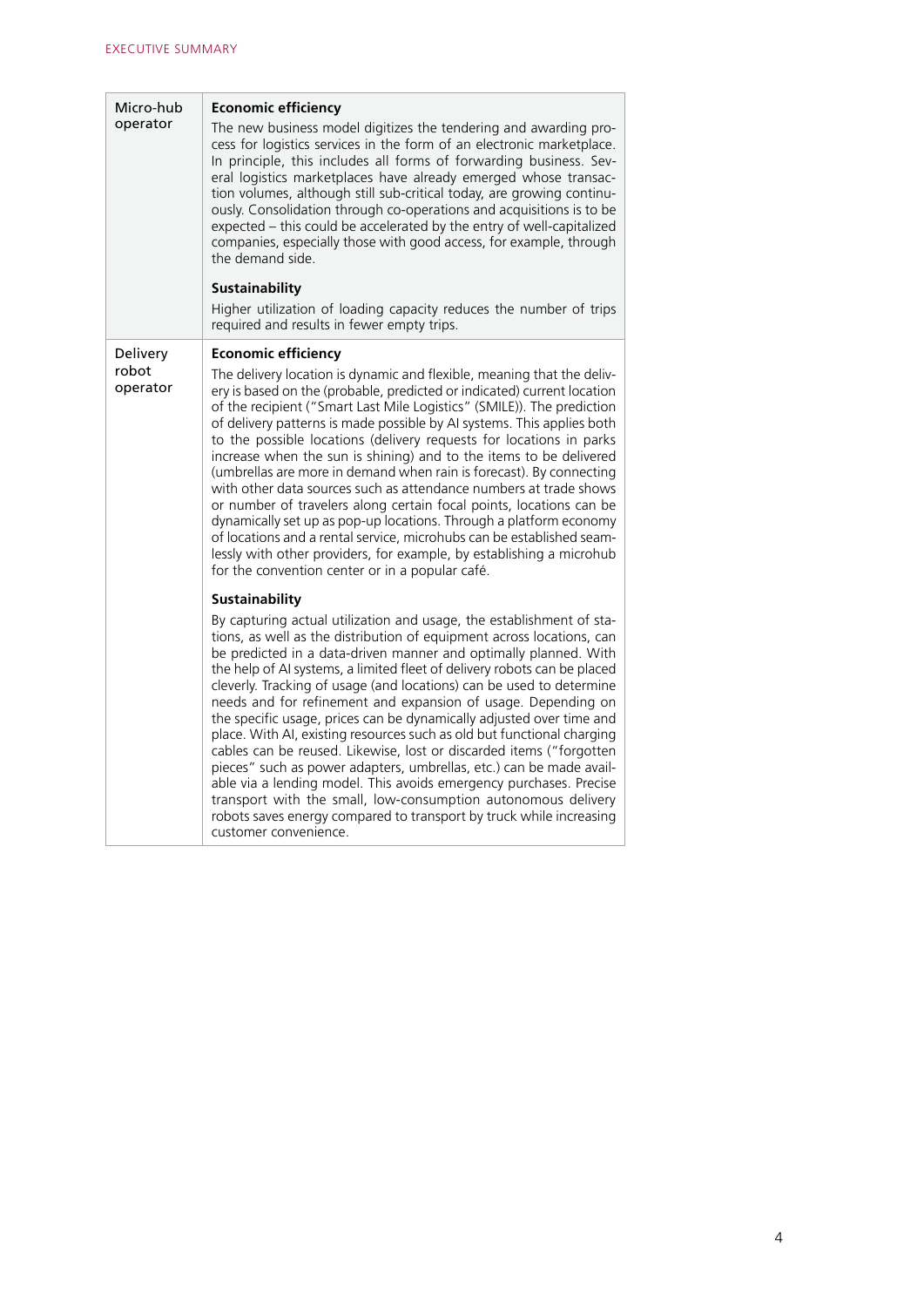### Carla's Journey – Analysis of the actors along the trip

Carla Fuchs lives in a village in Brandenburg in the year 2025. In the afternoon, she has an appointment in the center of Berlin to which she wants to drive by car. Shortly before setting off, her virtual travel assistant alerts her that a construction site has just been set up on the highway. Although there is no traffic jam yet, the travel assistant nevertheless already allows an intelligent forecast: The congestion on the route and possible alternative routes would delay Carla's arrival by about an hour. So that she can keep her appointment, the travel assistant recommends her to go to the train station in the city about 30 kilometers by car and take the train to Berlin there.

Nowadays drivers plan their routes digitally, are guided by navigation aids and avoid traffic jams with the help of real-time routing. This makes traveling easier, but the quality of the recommendations has its limits: Don't all drivers want to avoid traffic jams on the same route? What about obstacles that occur at short notice? And above all: Could there have been faster and better means of transportation than one's own car for the planned route?

In just a few years, intermodally networked travel portals will lead us to our destinations even more flexibly, safely, and quickly, not only connecting different forms of mobility across the board, but also conveniently merging planning and booking functions across the board. In this way, they will make



an major contribution to smooth traffic flow, especially in large cities and conurbations. The basis for this is a self-learning system that accesses very different data sources and uses them to develop options for individually sensible, economical and resource-saving routing.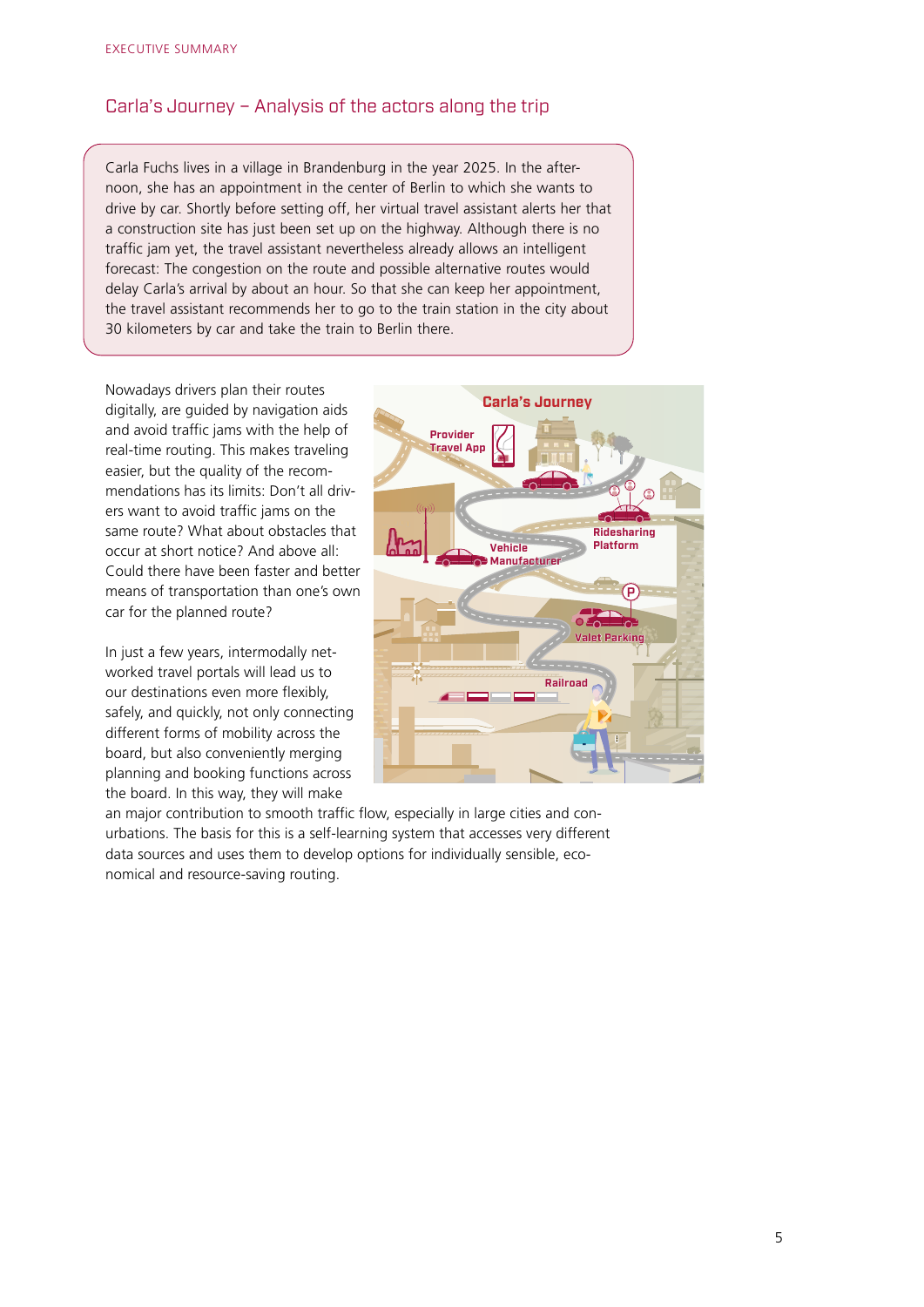| <b>Actors</b>                                                 | <b>Potentials for economic efficiency and sustainability</b>                                                                                                                                                                                                                                                                                                                                                                                                                                                                                                                                                                                                                                                                                                                                                                                                                                                                                                                                                                                                                                                                                                                                                                                                                                                                                                                                                                                                                                                                                                                                                                                       |
|---------------------------------------------------------------|----------------------------------------------------------------------------------------------------------------------------------------------------------------------------------------------------------------------------------------------------------------------------------------------------------------------------------------------------------------------------------------------------------------------------------------------------------------------------------------------------------------------------------------------------------------------------------------------------------------------------------------------------------------------------------------------------------------------------------------------------------------------------------------------------------------------------------------------------------------------------------------------------------------------------------------------------------------------------------------------------------------------------------------------------------------------------------------------------------------------------------------------------------------------------------------------------------------------------------------------------------------------------------------------------------------------------------------------------------------------------------------------------------------------------------------------------------------------------------------------------------------------------------------------------------------------------------------------------------------------------------------------------|
| Provider<br><b>Travel App</b>                                 | <b>Economic Efficiency</b><br>The success factor of a new business model is a wide selection of<br>mobility forms (air, rail, public transport, ridesharing, carsharing,<br>eScooter, etc.) and their seamless integration and combination, so<br>that customers only have to go through one planning and booking<br>process (door-to-door with one ticket). Artificial intelligence can cre-<br>ate added value precisely when route selection and price compari-<br>sons are fully and securely automated for customers. Based on this,<br>the travel app can track the actual travel history of customers and<br>learn for future travel planning through real travel times and itiner-<br>aries. Linking weather, traffic and parking data can further support<br>the accuracy of planning.                                                                                                                                                                                                                                                                                                                                                                                                                                                                                                                                                                                                                                                                                                                                                                                                                                                    |
|                                                               | <b>Sustainability</b><br>The AI-based platform enables a more convenient use of more sus-<br>tainable forms of mobility, such as rail and public transport. In par-<br>ticular, the first and last mile require more planning effort and buffer<br>times compared to individual transport with car use. If AI-based<br>platforms enable an automated planning and booking process and<br>minimize buffer times, more people can be convinced to use more<br>sustainable forms of mobility and connect individual transport more<br>seamlessly with other forms of mobility.                                                                                                                                                                                                                                                                                                                                                                                                                                                                                                                                                                                                                                                                                                                                                                                                                                                                                                                                                                                                                                                                        |
| Mobil-<br>ity Service<br>Provider/<br>Ridesharing<br>Platform | <b>Economic Efficiency</b><br>With the help of AI, ridesharing can be made more flexible and<br>dynamic in all dimensions. A ridesharing platform that connects pro-<br>viders and users can bring together private/spontaneous or profes-<br>sional ride services with passengers. Drivers and passengers can be<br>brought together more quickly and optimally in terms of route and<br>time, eliminating the need for manual searches and making sponta-<br>neous trips possible. With the help of AI, not only can schedules and<br>routes be optimized, but demand can also be predicted.<br>On the one hand, based on the movement data of private drivers, a<br>proposal can be made to offer a ride and possibly change the route<br>slightly. On the other hand, a probable demand can be predicted<br>based on the regular movement data of the passengers: Professional<br>ride service providers can thus be steered to areas of high demand to<br>increase their utilization. In the area of mobility services, self-learning<br>systems will also enable new business models beyond ridesharing:<br>With "car-as-a-service" models in conjunction with autonomous<br>driving, the need for a personal car will continue to decline in the<br>future.<br><b>Sustainability</b><br>Individual transport will remain even if the range of alternative, more<br>sustainable forms of mobility is expanded. However, AI-based plat-<br>forms can greatly increase the target group of drivers and passen-<br>gers in ridesharing and bring them out of the current niche, thereby<br>increasing the utilization of cars and saving trips. |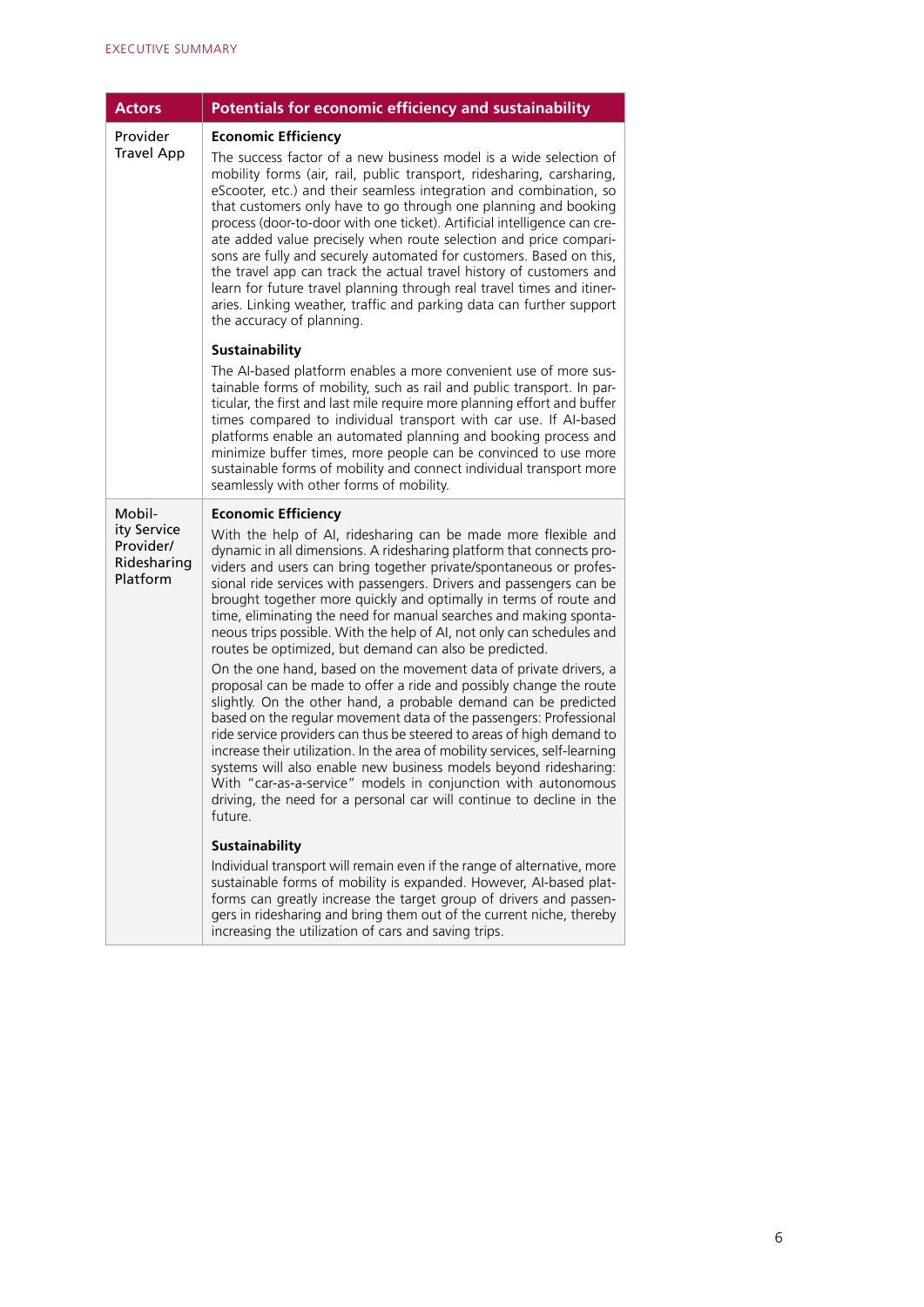| Valet<br>Parking                          | <b>Economic Efficiency</b>                                                                                                                                                                                                                                                                                                                                                                                                                                                                                                                                                                                                                                                                                                                                                                                                                                                                                                                                                                                                                                                                                                                                                                                                                                                                                          |
|-------------------------------------------|---------------------------------------------------------------------------------------------------------------------------------------------------------------------------------------------------------------------------------------------------------------------------------------------------------------------------------------------------------------------------------------------------------------------------------------------------------------------------------------------------------------------------------------------------------------------------------------------------------------------------------------------------------------------------------------------------------------------------------------------------------------------------------------------------------------------------------------------------------------------------------------------------------------------------------------------------------------------------------------------------------------------------------------------------------------------------------------------------------------------------------------------------------------------------------------------------------------------------------------------------------------------------------------------------------------------|
|                                           | The core of the business model is a plannable and individually book-<br>able parking service for one's own car, which enables a seamless<br>mobility chain linking individual transport with public transport and<br>long-distance travel. The parking service offers an intelligent plat-<br>form for booking parking services, security for one's own car and<br>a rail connection in case of delays. In addition, for valet drivers, it<br>provides timely guidance on how to get to the parking lot, neces-<br>sary rescheduling in case of delays, and adjustments to planning<br>and costs via predictive models of traffic and demand, and planning<br>of parking spaces. A service that uses AI to broker parking garages,<br>parking spaces and a valet service may provide better use of parking<br>space resources and control the service according to traffic volume.<br>Also, self-learning systems may be used to align offers to specific<br>identified user preferences. Prices are calculated in a dynamic offer<br>and are based on predictions of traffic and usage volumes. Based<br>on static, but also continuous dynamic data of customers, means of<br>transport, utilization, fulfillment of accessibility, etc., safe models can<br>be learned in which a minimum delay or delay occurs. |
|                                           | <b>Sustainability</b>                                                                                                                                                                                                                                                                                                                                                                                                                                                                                                                                                                                                                                                                                                                                                                                                                                                                                                                                                                                                                                                                                                                                                                                                                                                                                               |
|                                           | By offering a pre-plannable parking service, individual passenger<br>transport is optimally linked to local and long-distance public trans-<br>port. If commuters or travelers have the certainty of a parking option<br>for their own cars, the willingness to use public transport for most of<br>the route can increase, thus reducing fuel consumption and exhaust<br>emissions.                                                                                                                                                                                                                                                                                                                                                                                                                                                                                                                                                                                                                                                                                                                                                                                                                                                                                                                                |
| Rail-bound                                | <b>Economic Efficiency</b>                                                                                                                                                                                                                                                                                                                                                                                                                                                                                                                                                                                                                                                                                                                                                                                                                                                                                                                                                                                                                                                                                                                                                                                                                                                                                          |
| Local and<br>long-<br>distance<br>traffic | The creation of a mobility platform with a digital twin of the trans-<br>port infrastructure is crucial: This will make it possible to implement<br>an adaptive transport service for users and to optimize the inter-<br>nal processes of local and long-distance rail transport providers by<br>means of predictive train planning and maintenance.<br>The platform could be operated centrally $-$ either by the provid-<br>ers themselves or by a network partner. The platform enables the<br>exchange of various data (traffic plans, information from infrastruc-<br>ture, transport monitoring, data sources from mobility partners,<br>public and freely available data such as weather, events, migration<br>flows) and provides an interface for easy integration with various<br>applications in the mobility sector.                                                                                                                                                                                                                                                                                                                                                                                                                                                                                   |
|                                           | <b>Sustainability</b>                                                                                                                                                                                                                                                                                                                                                                                                                                                                                                                                                                                                                                                                                                                                                                                                                                                                                                                                                                                                                                                                                                                                                                                                                                                                                               |
|                                           | Individualized services, greater comfort and increased punctuality<br>through predictive maintenance make local and long-distance rail<br>services much more attractive for passengers. Due to the adaptive<br>and individualized transport offer, customers use their cars less often,<br>so that (inner) cities are relieved of car traffic. If more people make<br>use of the services, individual traffic is reduced, and fuel and pollut-<br>ants are saved. Adaptive train composition means that only the exact<br>number of trains and wagons required is operated, which optimizes<br>energy consumption. A targeted maintenance strategy also ensures<br>a longer service life for the infrastructure, and new acquisitions or<br>replacement of parts are only carried out when really needed.                                                                                                                                                                                                                                                                                                                                                                                                                                                                                                           |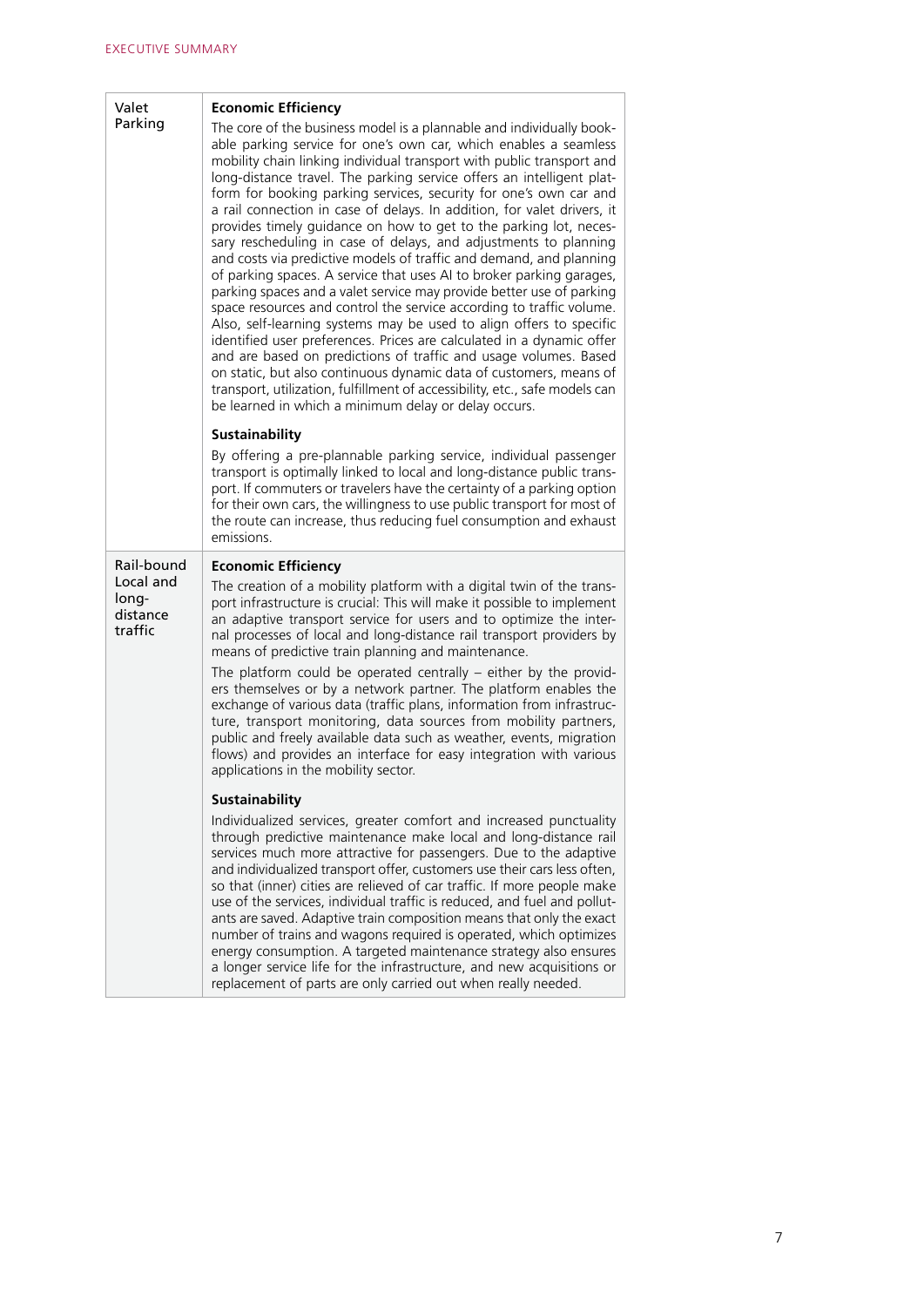The interaction of the different actors of the scenario and the business models of the future can be visualized in a network. For this purpose, a network was developed around the actors of the environment scenario using the networking mining method co-developed at the Karlsruhe Institute of Technology (KIT), which describes the relationships to other actors relevant for the business model.<sup>2</sup> Based on this scenario analysis, the authors formulate key findings. The authors are particularly interested in emerging, intelligent and AI-based mobility platforms as a connecting element between different forms of mobility and mobility providers. These can be new business models themselves or platforms for existing as well as new business models of players in mobility.



#### **Figure 1: Interaction of actors – network analysis based on scenario analysis**

<sup>2</sup> Existing market players are represented by nodes in the form of circles, market interactions by edges (connecting lines) between the nodes. Completely new market players are represented in the form of a hexagon. The respective size of the circles exemplifies the so-called "structural relevance". This metric identifies actors that have a strong or low influence on the network in terms of information and knowledge transfer. The larger the circle (or hexagon), the more relevance in terms of network relationships.